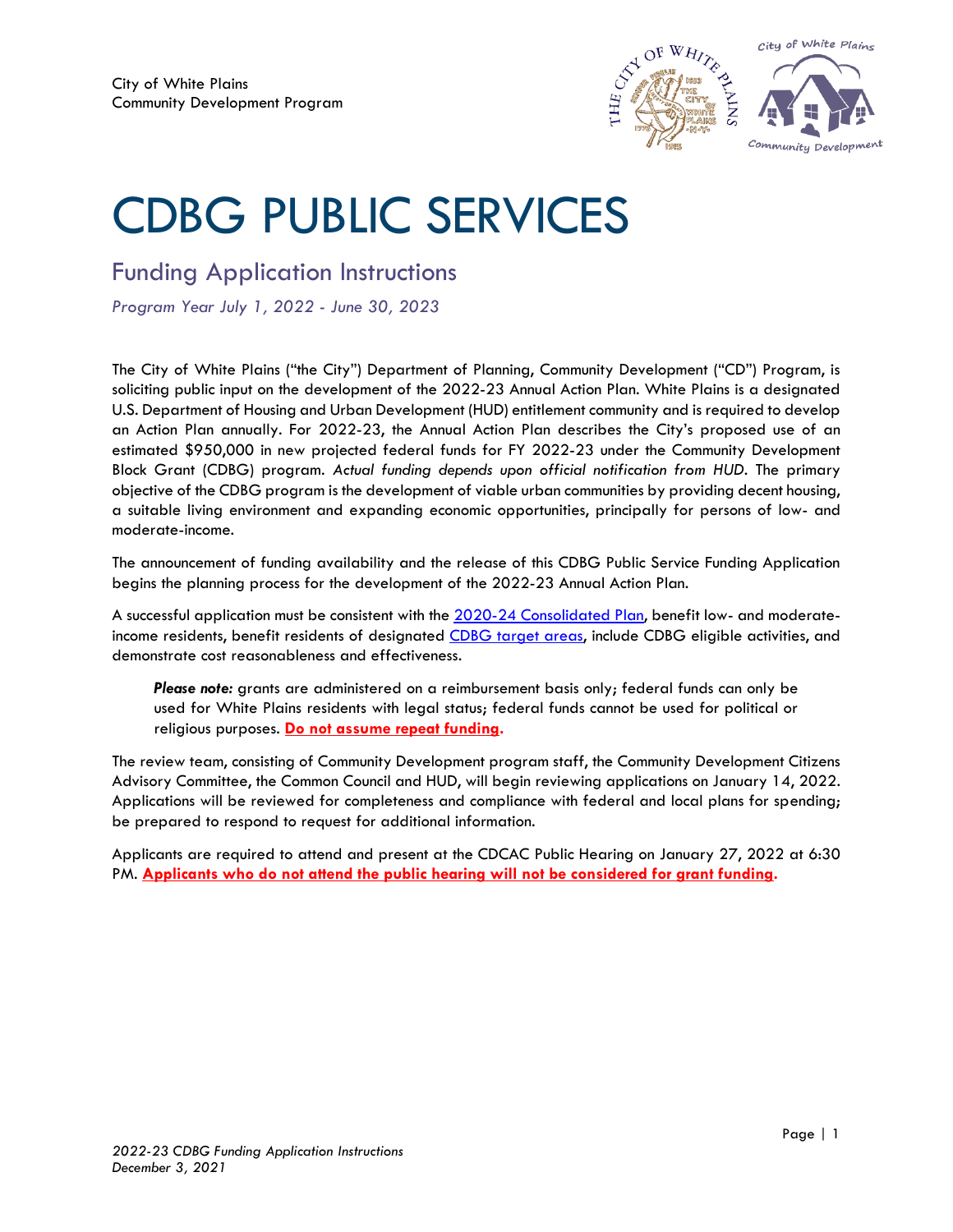Please read application directions thoroughly and attend one of the following Virtual Pre-Application Workshops:

#### **Wednesday, December 8, 2021 at 1:00 PM** *or* **Friday, December 10, 2021 at 11:00 AM**

The same content will be presented at both workshops - only attend one. Further registration instructions are included on page 4.

#### *Minimum/Maximum Funding Levels:*

The minimum grant award for public services is \$8,000 - the maximum grant award is \$25,000. Do not assume funding at previous levels. New programs are encouraged to apply.

All supporting documents for your application can be found at: [cityofwhiteplains.com/PublicServicePrograms](https://www.cityofwhiteplains.com/PublicServicePrograms)

**NOTE FOR CURRENT SUBGRANTEES:** As stated in your current contract, at least 50% of your grant award must be vouchered by January 15, 2022. If this is not possible, the subgrantee must provide written documentation explaining their inability to timely voucher with a valid reason for failure to comply prior to December 31, 2021. Failure to do so will render the subgrantee ineligible to receive CDBG funds in FY 2022-23. See your current contract for full details.

#### Application Deadline

Friday, January 14, 2022 by 4:00 PM

*Applications received after this time will not be considered.*

#### Federal Funding Overview

Under Title I of the Housing and Community Development Act of 1974, as amended, cities such as White Plains are provided with an opportunity to implement community improvement programs and/or projects not otherwise possible under the constraints of the regular City budget. In order to receive the funding, the City must submit an Annual Action Plan to the U.S. Department of Housing and Urban Development for the fiscal year starting July 1, 2022 and ending June 30, 2023. This plan includes a list of projects and programs designed to meet one or more of the National Objectives set forth by HUD.

#### General Conditions for Participating in the CDBG Program

Each participating agency must be recognized by the Internal Revenue Service as a tax-exempt 501(c)3 or  $(c)$ 4 entity OR be a faith-based organization. If your organization is a 501 $(c)$ 3 or  $(c)$ 4, you must submit a copy of your Letter of Determination from the IRS with your application. Groups that have not been recognized by the IRS as tax exempt entities are encouraged to apply for such status and, in the meantime, may apply for funding through a 501(c)3 of (c)4 organization that is willing to act as your fiscal sponsor.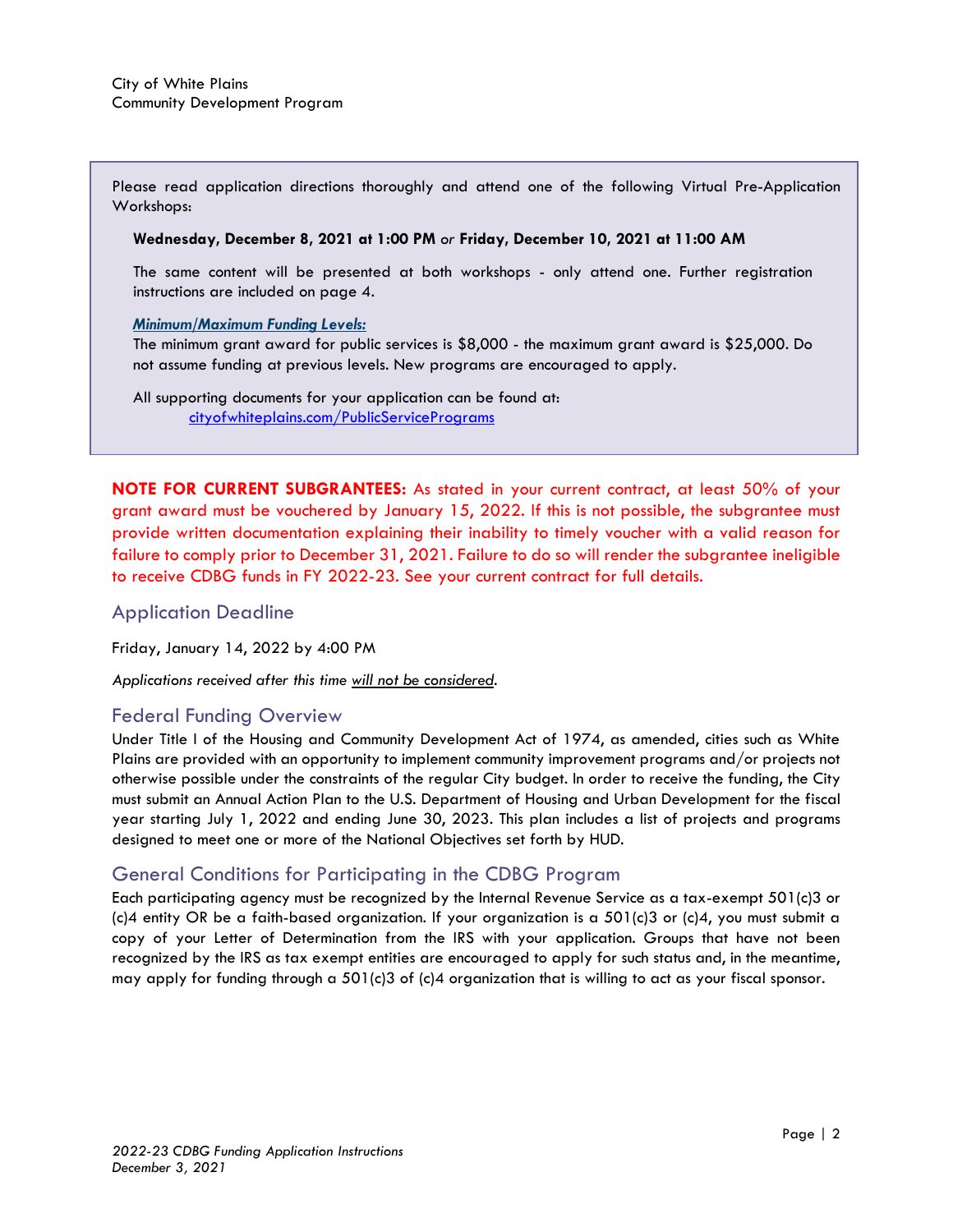### Application Instructions

#### Materials and Assistance

- Applications can be found on the City's website: [cityofwhiteplains.com/Applications](https://www.cityofwhiteplains.com/Applications)
- Applicants must attend **one** of the following Pre-Application Workshop: Session I – **Wednesday, December 8, 2021 at 1:00 PM** Session II – **Friday, December 10, 2021 at 11:00 AM** Location: Virtual Workshop - see page 4 for registration details
- Additional materials can be found in the Resource Library: [cityofwhiteplains.com/PublicServiceResourceLibrary](https://www.cityofwhiteplains.com/PublicServiceResourceLibrary)

#### Content

- All questions require a response long text box questions have a 500 character limit, craft your response to fit within the character limit
- Application completeness is critical the first step in evaluating your application is to determine that it is complete
- Complete all responses to the application as requested no supplemental materials will be accepted
- All proposals are required to be consistent with federal and local plans for spending and must indicate which of the [2020-24 Consolidated Plan Priorities](https://www.cityofwhiteplains.com/DocumentCenter/View/5534/2020-24-Consolidated-Plan-Priorities) the program addresses. The priorities can be found in the Resource Library:
	- [cityofwhiteplains.com/PublicServiceResourceLibrary](https://www.cityofwhiteplains.com/PublicServiceResourceLibrary)
- All beneficiaries/participants of proposed programs and services must be City of White Plains residents and verification records must be available for on-site monitoring
- Funding is dependent on HUD's issuance of the City's annual CDBG agreement; CDBG sub-recipients will receive grant award letters upon the City's receipt of HUD funding agreements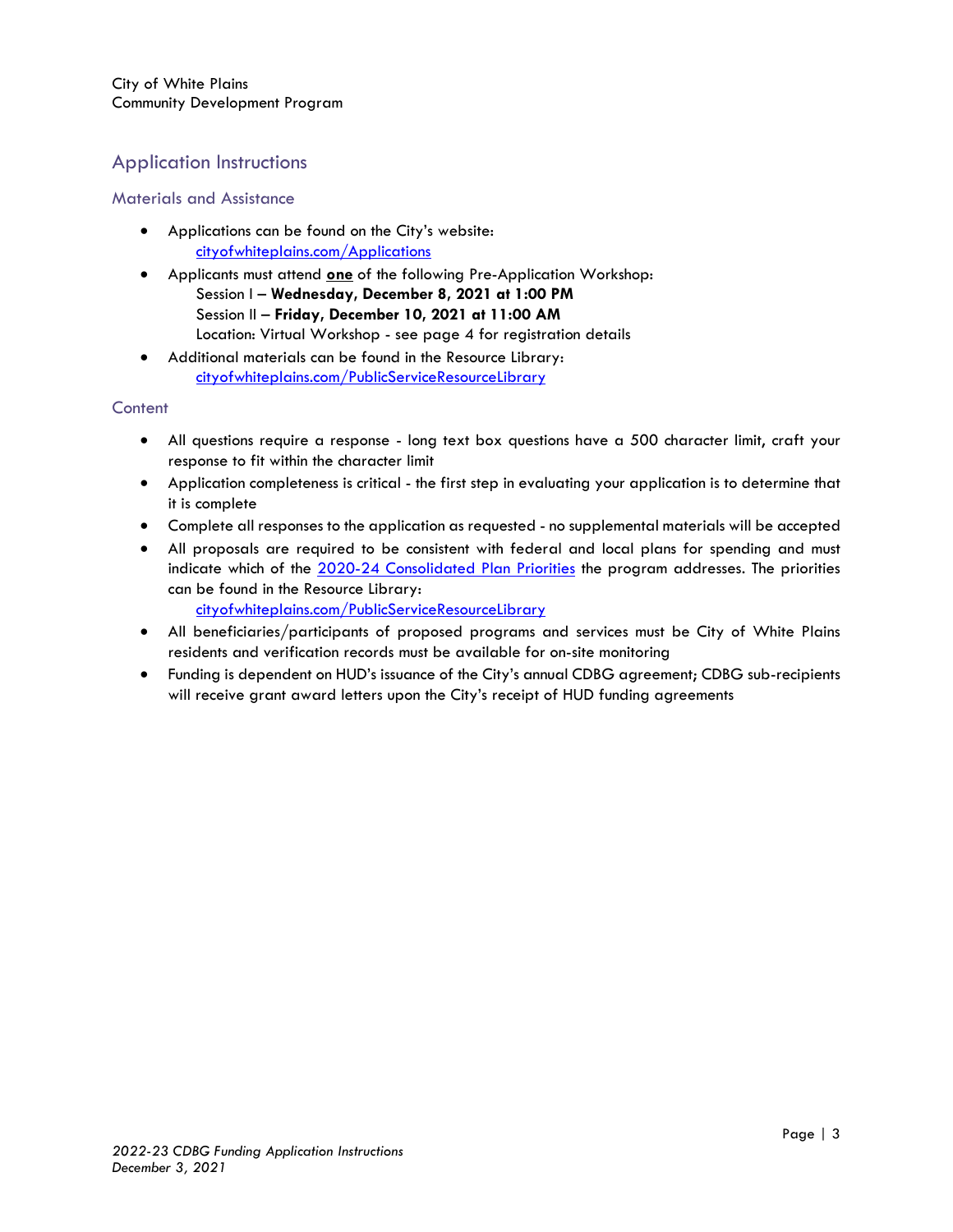| <b>CDBG ANNUAL FUNDING APPLICATION TIMELINE</b>                        |                                             |                                                                                       |
|------------------------------------------------------------------------|---------------------------------------------|---------------------------------------------------------------------------------------|
| Public Service Grant Application - Opens                               | Friday, December 3, 2020                    | cityofwhiteplains.com/Applications                                                    |
| Virtual Pre-Application Workshops (Choose One)                         | Wednesday, December 8, 2021<br>$1:00$ PM    | Virtual Workshop - see page 4 for registration details                                |
|                                                                        | Friday, December 10, 2021<br>11:00 AM       |                                                                                       |
| <b>Public Service Grant Application - Submission Deadline</b>          | January 14, 2022<br>4:00 PM (No exceptions) | cityofwhiteplains.com/Applications                                                    |
| Application review for completeness                                    | January 14 - 20, 2022                       | $- -$                                                                                 |
| Public Hearing: Applicant Attendance Mandatory                         | Thursday, January 27, 2022<br>6:30 PM       | White Plains City Hall, Council Chambers<br>255 Main Street<br>White Plains, NY 10601 |
| Application review and funding recommendations                         | February 8, 2022                            | $- -$                                                                                 |
| Draft 2022-23 Annual Action Plan released for public<br>comment period | March 14 - April 14, 2022                   | cityofwhiteplains.com/PlansReports                                                    |
| Public Hearing: Preliminary funding recommendations<br>announced       | Thursday, April 7, 2022<br>6:30 PM          | White Plains City Hall, Council Chambers<br>255 Main Street<br>White Plains, NY 10601 |
| 2022-23 Annual Action Plan on Common Council<br>Agenda                 | Monday, May 2, 2022<br>7:30 PM              | White Plains City Hall, Council Chambers<br>255 Main Street<br>White Plains, NY 10601 |
| HUD accepts 2022-23 Annual Action Plan                                 | <b>TBD</b>                                  | $- -$                                                                                 |
| Sub-recipient grant award notification                                 | <b>TBD</b>                                  | $\sim$ $\sim$                                                                         |

*The City of White Plains endeavors to make all public meetings accessible to persons with any sort of disability. With 72 hours advance notice, special assistance will be provided for persons requiring assistance at public meetings.* 

*Please call 914-422-1300 or email [CommunityDevelopment@whiteplainsny.gov](file:///C:/Users/kcrawford/AppData/Roaming/Microsoft/Word/planning@whiteplainsny.gov) to request an accommodation to participate in this meeting.*